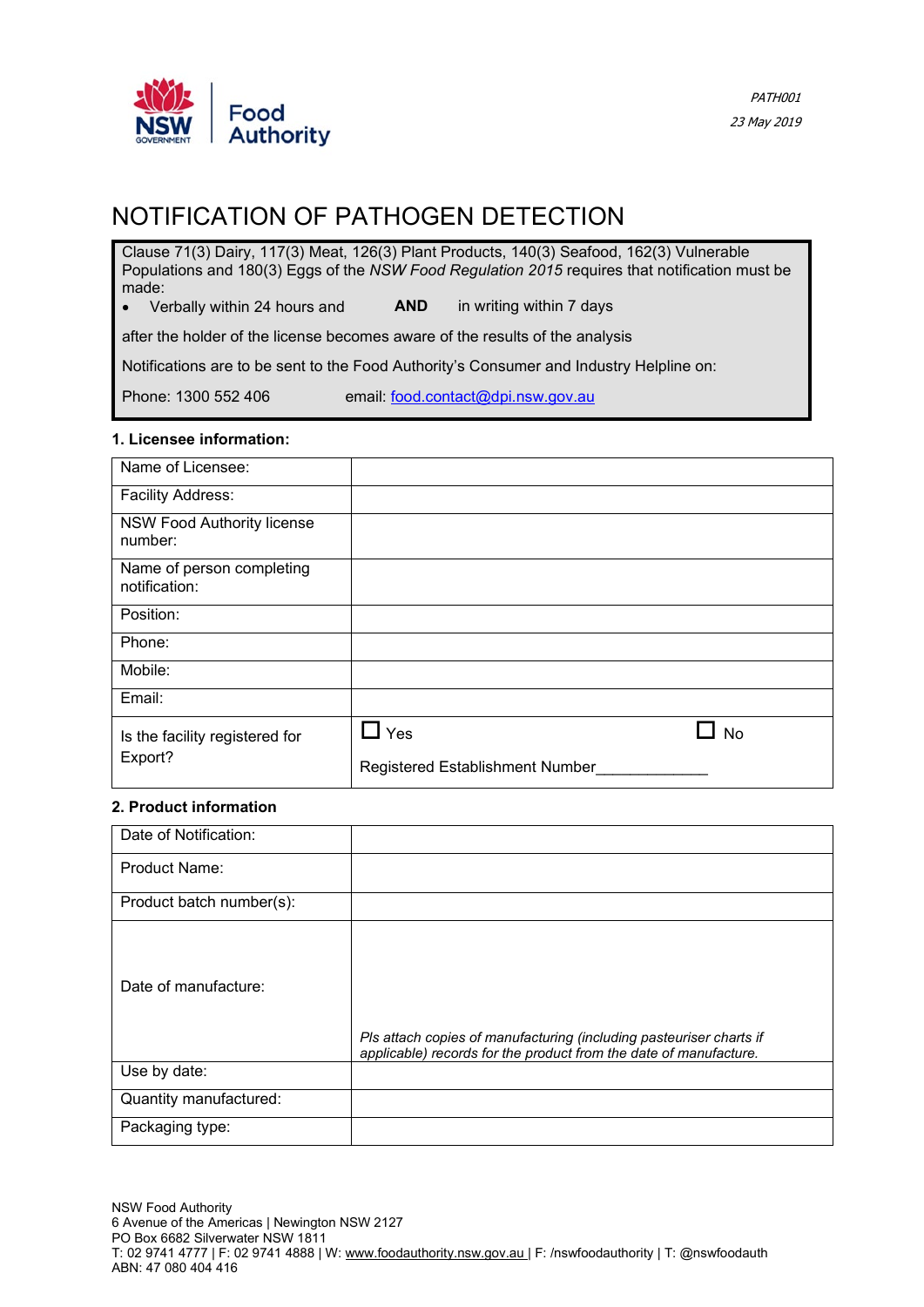|  | 3. NATA laboratory information – copy of certificate of analysis to be attached |  |  |  |
|--|---------------------------------------------------------------------------------|--|--|--|
|  |                                                                                 |  |  |  |

| Laboratory name:                           |  |
|--------------------------------------------|--|
| Laboratory address and contact<br>details: |  |
| Tests conducted:                           |  |
| Test results:                              |  |

## **4. Supply details / recall**

|                                                                          | Product still at factory (Continue to Section 5 Investigation summary<br>below)  |  |
|--------------------------------------------------------------------------|----------------------------------------------------------------------------------|--|
| Distribution                                                             | Product distributed to warehouse level                                           |  |
|                                                                          | $\Box$ Product available for purchase in retail stores                           |  |
| Number of businesses<br>that the product has<br>been delivered:          |                                                                                  |  |
| Details of the<br>businesses where the<br>product has been<br>delivered: |                                                                                  |  |
| Has a recall / trade<br>withdrawal been                                  | $\Box$ Yes<br>$\blacksquare$ No                                                  |  |
| implemented for this<br>product?                                         | If yes - date recall or withdrawal initiated:                                    |  |
| Amount of product<br>successfully recalled /<br>withdrawn:               |                                                                                  |  |
| Has the product been<br>disposed of?                                     | $\Box$ Yes<br>- 1<br><b>No</b><br>If Yes pls describe disposal method: _________ |  |
|                                                                          |                                                                                  |  |